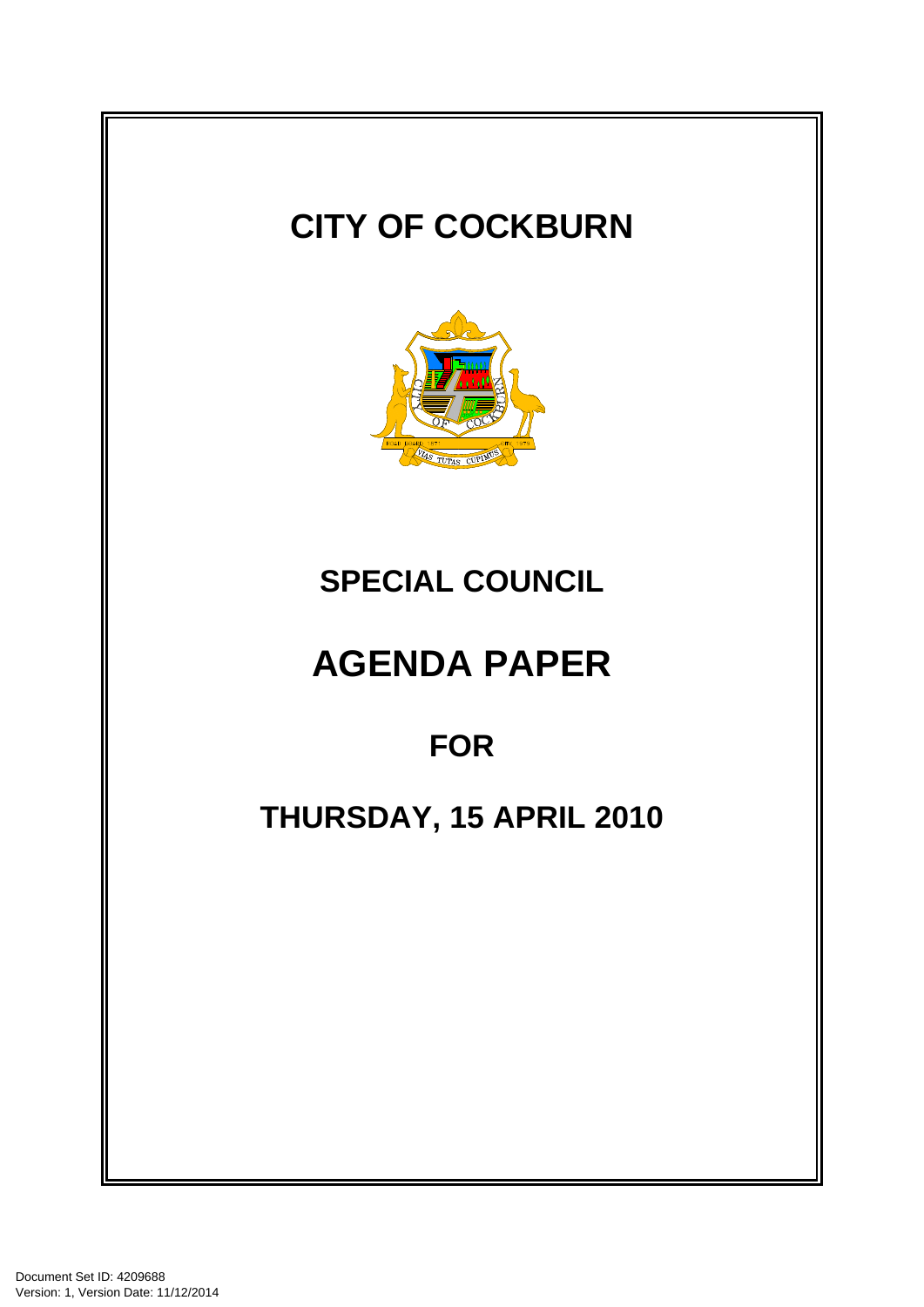# **CITY OF COCKBURN**

## **SUMMARY OF AGENDA TO BE PRESENTED TO THE SPECIAL COUNCIL MEETING TO BE HELD ON THURSDAY, 15 APRIL 2010 AT 7:00 PM**

# **Page**

÷

| $\mathbf 1$ .  |                                                                                                                     |  |
|----------------|---------------------------------------------------------------------------------------------------------------------|--|
| 2.             | APPOINTMENT OF PRESIDING MEMBER (IF REQUIRED)1                                                                      |  |
| 3.             | DISCLAIMER (TO BE READ ALOUD BY PRESIDING MEMBER)1                                                                  |  |
| $\mathbf{4}$ . | ACKNOWLEDGEMENT OF RECEIPT OF WRITTEN DECLARATIONS OF<br>FINANCIAL INTERESTS AND CONFLICT OF INTEREST (BY PRESIDING |  |
| 5.             |                                                                                                                     |  |
| 6.             |                                                                                                                     |  |
| 7 <sub>1</sub> | DECLARATION BY COUNCILLORS WHO HAVE NOT GIVEN DUE<br>CONSIDERATION TO MATTERS CONTAINED IN THE BUSINESS1            |  |
| 8              |                                                                                                                     |  |
| 9.             |                                                                                                                     |  |
|                | (SCM15/04/2010) - APPROVAL TO ATTEND 6 MAY 2010 SPECIAL<br>9.1<br>COUNCIL MEETING BY INSTANTANEOUS COMMUNICATION    |  |
| 10.            | RESOLUTION OF COMPLIANCE (SECTION 3.18(3), LOCAL                                                                    |  |
| 11.            |                                                                                                                     |  |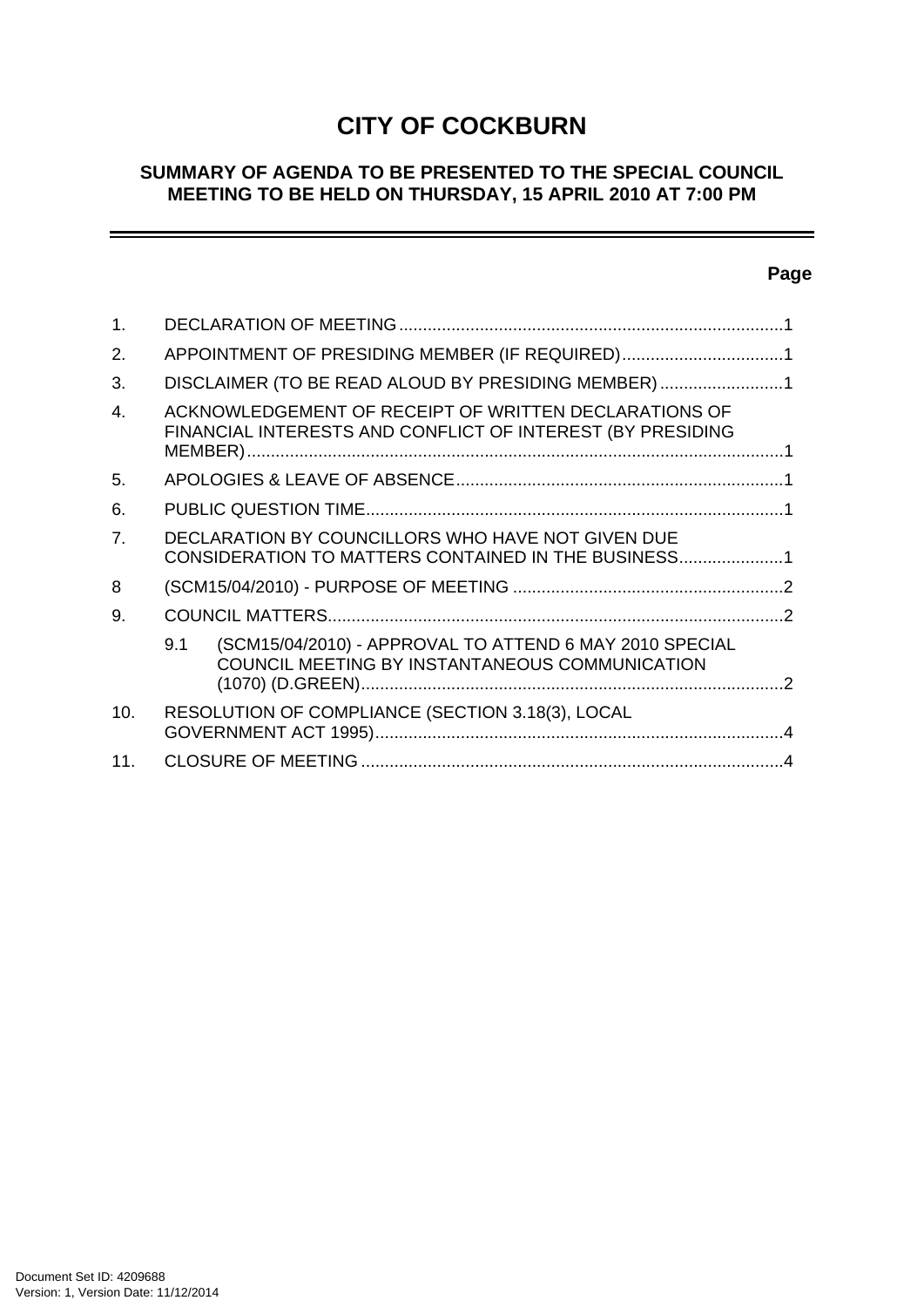# **CITY OF COCKBURN**

# <span id="page-2-0"></span>**AGENDA TO BE PRESENTED TO THE SPECIAL COUNCIL MEETING TO BE HELD ON THURSDAY, 15 APRIL 2010 AT 7:00 PM**

## **1. DECLARATION OF MEETING**

## **2. APPOINTMENT OF PRESIDING MEMBER (If required)**

#### **3. DISCLAIMER (To be read aloud by Presiding Member)**

Members of the public, who attend Council Meetings, should not act immediately on anything they hear at the Meetings, without first seeking clarification of Council's position. Persons are advised to wait for written advice from the Council prior to taking action on any matter that they may have before Council.

- **4. ACKNOWLEDGEMENT OF RECEIPT OF WRITTEN DECLARATIONS OF FINANCIAL INTERESTS AND CONFLICT OF INTEREST (by Presiding Member)**
- **5. APOLOGIES & LEAVE OF ABSENCE**
- **6. PUBLIC QUESTION TIME**

## **7. DECLARATION BY COUNCILLORS WHO HAVE NOT GIVEN DUE CONSIDERATION TO MATTERS CONTAINED IN THE BUSINESS**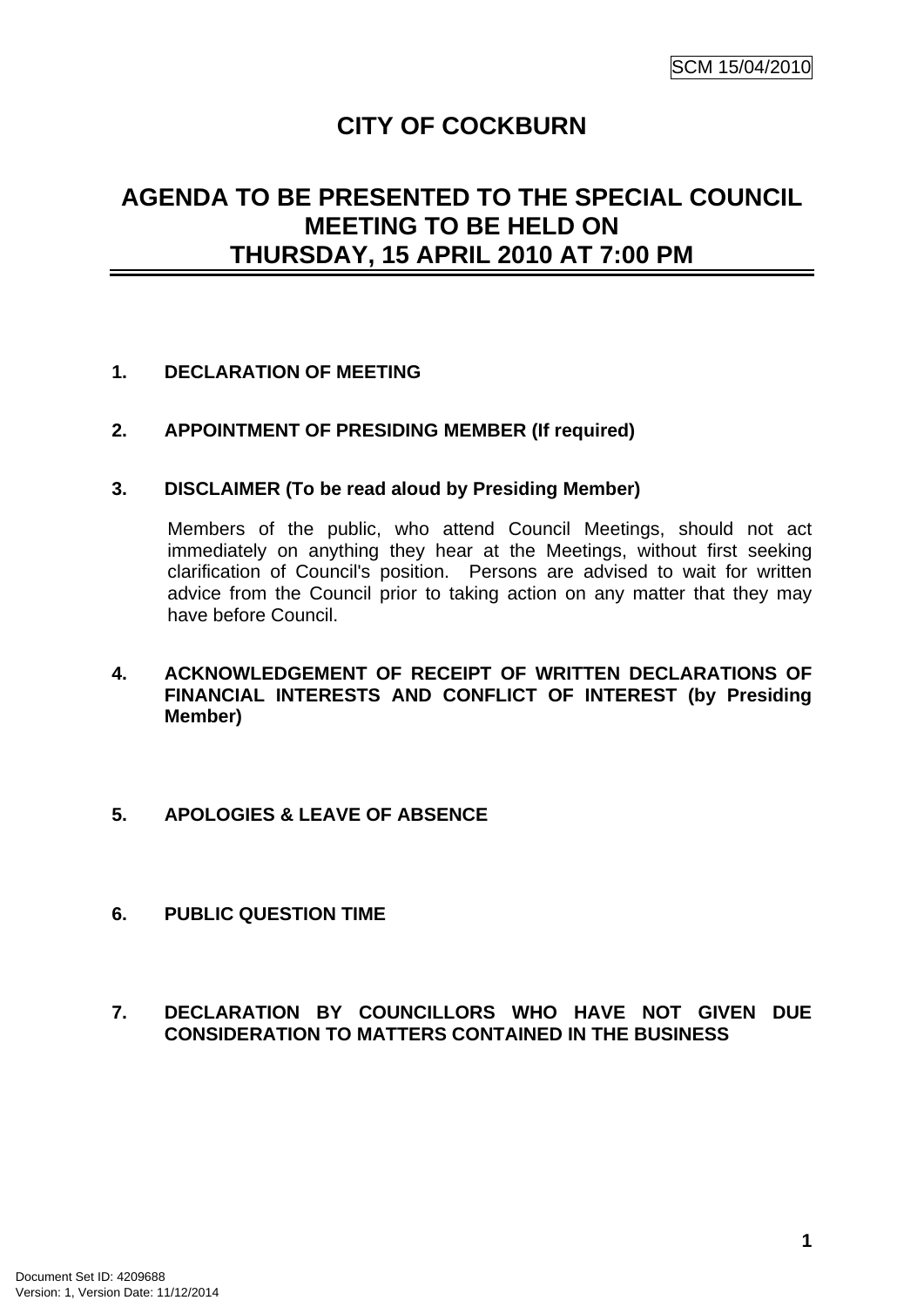## <span id="page-3-0"></span>**8 (SCM15/04/2010) - PURPOSE OF MEETING**

The purpose of the meeting is to approve the arrangement for Clrs Oliver and Attrill to participate in the Special Council Meeting of 6 May 2010 via telephone link from Victoria, between the hours of 6.00pm (Western Australian Standard Time) until the completion of the meeting.

#### **9. COUNCIL MATTERS**

## **9.1 (SCM15/04/2010) - APPROVAL TO ATTEND 6 MAY 2010 SPECIAL COUNCIL MEETING BY INSTANTANEOUS COMMUNICATION (1070) (D.GREEN)**

#### **RECOMMENDATION**

That Council approves of the arrangements for Clrs Oliver and Attrill to participate in the Special Council Meeting of 6 May 2010, via telephone link from Melbourne, Victoria, between the hours of 6.00pm (Western Australian Standard Time) until the completion of the meeting.

## **TO BE CARRIED BY ABSOLUTE MAJORITY OF COUNCIL**

**COUNCIL DECISION**

## **Background**

The Local Government (Administration) Regulations enables Elected Members to participate in Council meetings under certain conditions via "instantaneous communication" channels, if they are unable to attend the meeting in person. Clrs Oliver and Attrill have advised that they will be in Melbourne, Victoria on the date of the 6 May 2010 Special Council Meeting and would like to participate in the Council Meeting via telephone link.

#### **Submission**

For Council to approve of the arrangements for Clrs Oliver and Attrill to participate in the Special Council Meeting to be held on 6 May 2010 by telephone link-up from Melbourne, Victoria.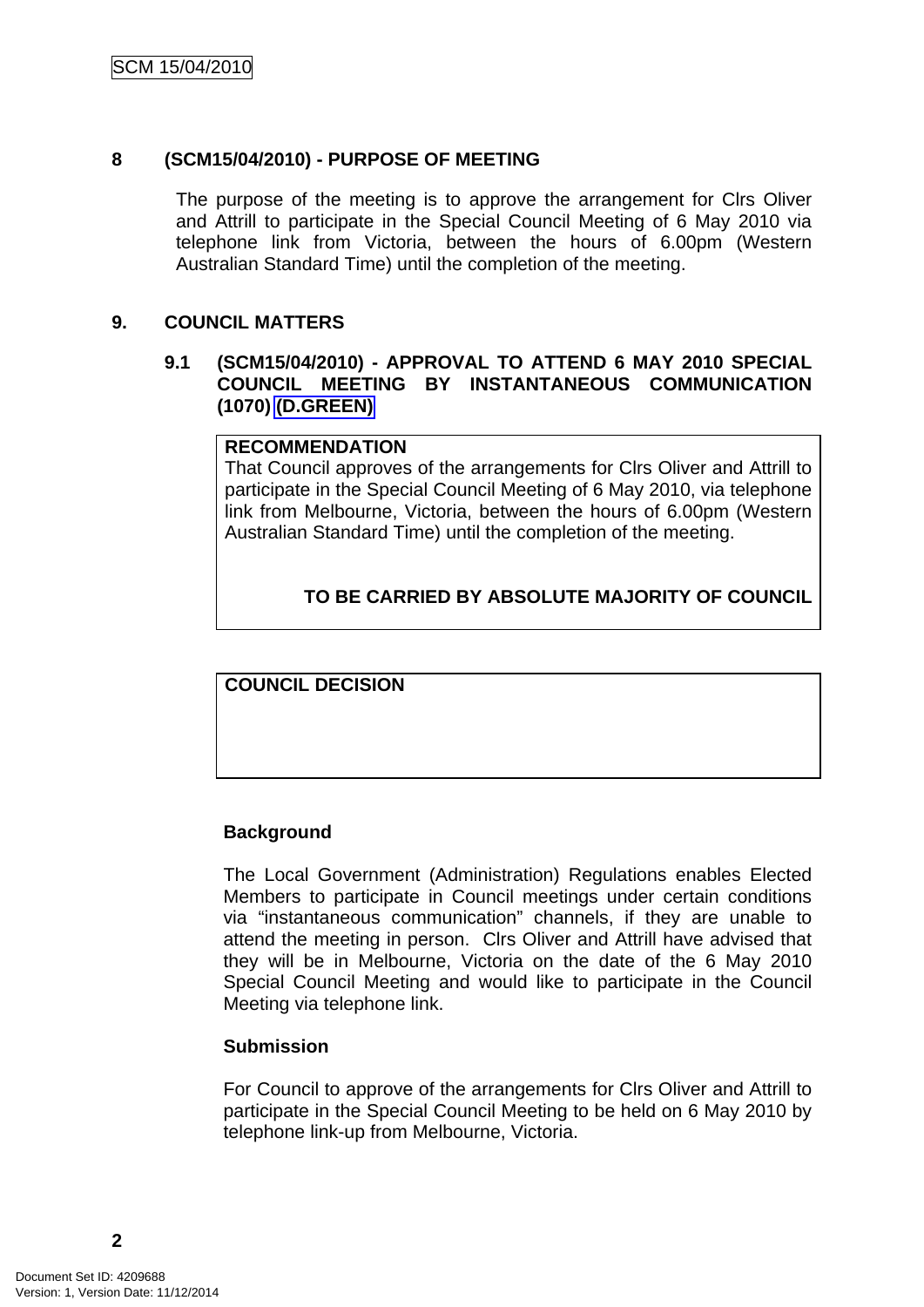## **Report**

A briefing paper has been prepared outlining the likely issues which will require consideration by Council in advance of approving the arrangements and place being proposed to include Clrs Oliver and Attrill as participants at the 6 May 2010 Special Council Meeting (see attachment). Clrs Oliver and Attrill have advised that they will be staying in a private room at the Medina Executive, 550 Flinders Street, Melbourne on the evening of the 6 May 2010 Council Meeting and will be otherwise unaccompanied. It is intended to use the room as the place from which to participate in the meeting proceedings, either by way of a hotel provided telephone or personal mobile telephone, should the room telephone not have a hands free and speaker function.

As there will be no other persons present for the duration of the connecting call and all information will be provided to Clrs Oliver and Attrill via email to a Council computer address or, if necessary, to the hotel by facsimile, it is considered the hotel room is a suitable place for the purposes of the legislation. An appropriate telephone communication system is in place to accommodate Council's requirements.

In all other respects, the meeting processes are expected to comply with legislative requirements and it is therefore recommended that Council approves of the arrangements and place proposed to conduct the meeting.

## **Strategic Plan/Policy Implications**

## **Governance Excellence**

• To conduct Council business in open public forums and to manage Council affairs by employing publicly accountable practices.

## **Budget/Financial Implications**

Funds are available in the Governance – Elected Members Expenditure Account 110-6246 – Councillor Communication Expenses for the cost of the telephone call.

## **Legal Implications**

Regulation 14A of the Local Government (Administration) Amendment Regulations 2005 refers.

## **Community Consultation**

N/A